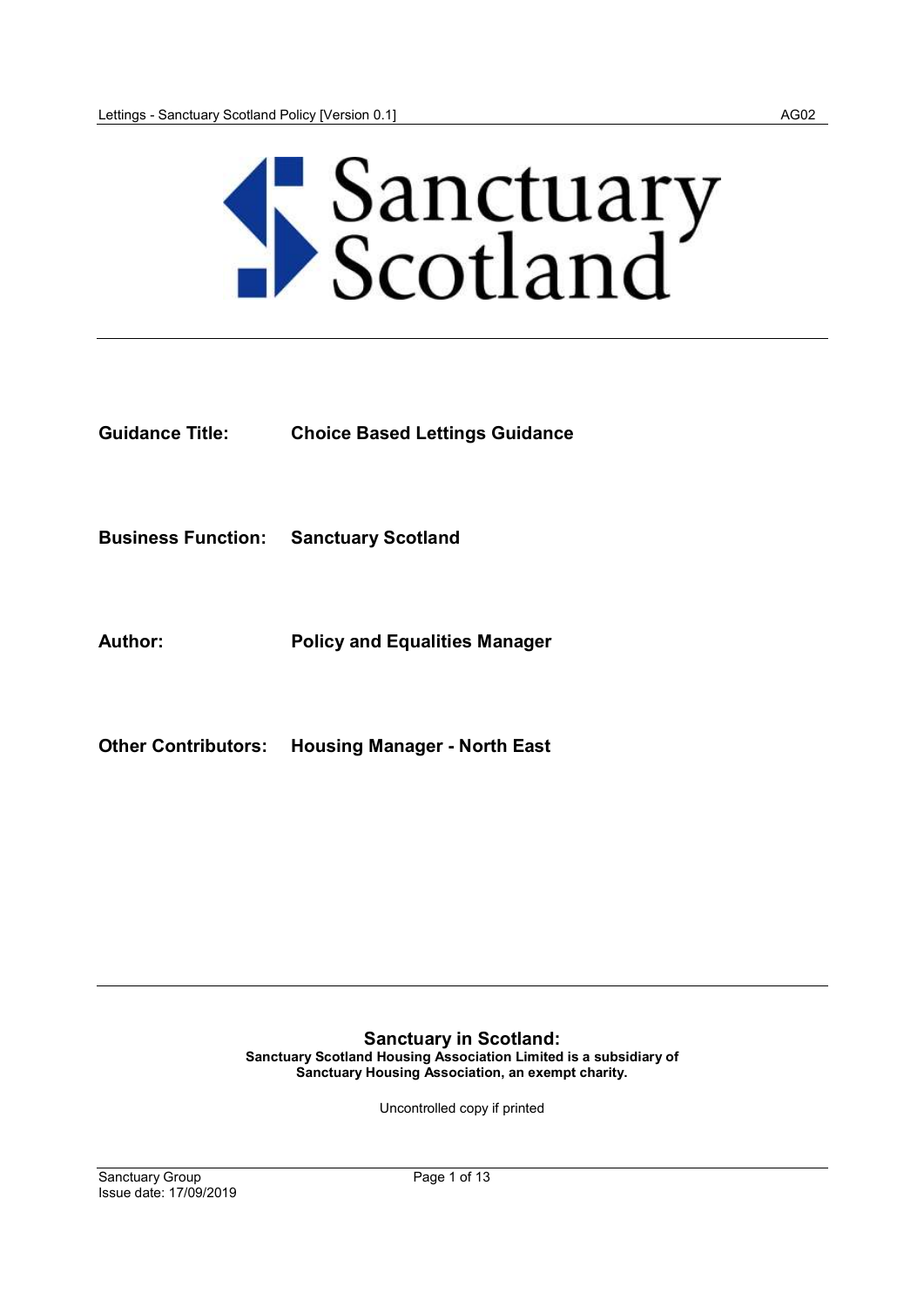# The HomeHunt Choice Based Lettings System (CBL)

This system is in operation in the North East of Scotland. This guidance sets out any additional information on the allocation of properties using this system, or any different approaches to those set out in the Letting Policy where referenced.

## Choice Based Lettings Housing Need Priority Pass

CBL registered applicants who are eligible for housing are awarded priority passes if they need to move for particular reasons and are then ranked according to the 'pass award' of Gold, Silver, Bronze or No Priority depending on their circumstances. The definition of each category of pass, and the criteria for the award of Gold, Silver and Bronze passes are set out in Appendix 1. As at 10.5.19 a new Silver+ pass award may be introduced for applications who have a valid Notice to Quit. This would give the applicant priority over other applicants holding silver pass for other categories.

Passes are determined by housing need and applicants must apply pass themselves. The evidence requirements for each pass are set out in **Appendix 2**. Passes are available for:

- housing circumstances;
- medical;
- overcrowding/under occupation;
- personal circumstances; and/or
- lacking facilities.

Applicants may apply for more than one pass. Where an applicant is entitled to more than one pass, we will activate the pass which we determine will give the applicant the best chance of being housed. Any other pass the applicant is entitled to will be awarded, but not activated. If an applicant loses a pass due to a change in circumstance or through not bidding, any other pass which was not originally activated can then be activated, and the date of award will be the date the pass was originally approved.

If an applicant is assessed as having no housing need then they will not be given a pass.

Annual targets are set for the percentage of lettings to be made to applicants from each category of pass. This will be achieved through the development of CBL protocols with local authority partners where they exist.

#### Prioritising pass awards

When assessing bids from applicants with the same pass award, applications will be prioritised based on the length of time they have had their priority. Applicants will be prioritised if they meet one or more of the following:

- the applicant is homeless or threatened with homelessness;
- the applicant's health is affected by their current housing situation;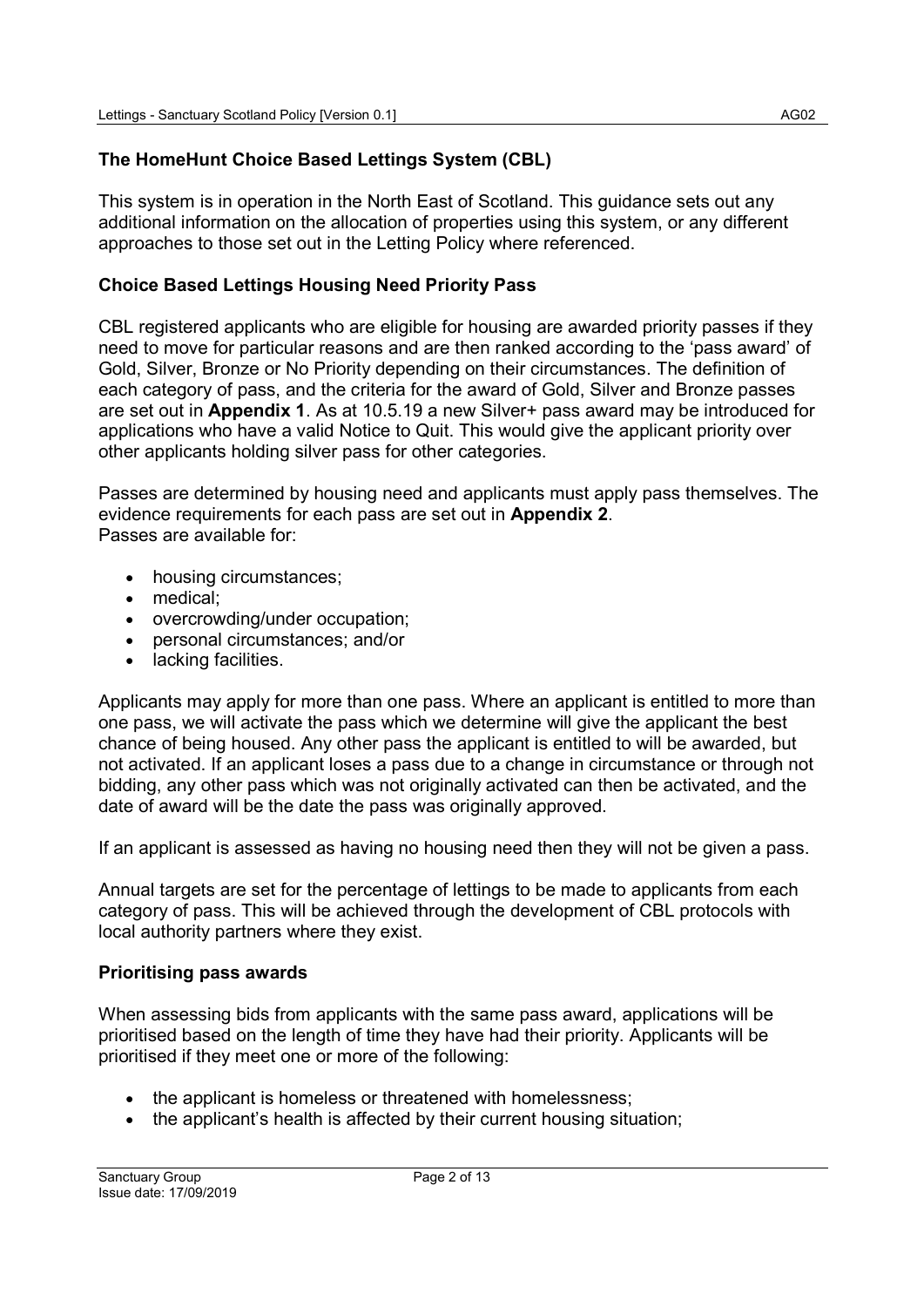- the applicant is overcrowded or under-occupying a social rented property;
- the applicant's current house is in very poor repair (for example it does not meet the tolerable standard as set out in the Housing (Scotland) Act 2006) or lacks facilities; or
- the applicant has other personal reasons for a move.

# Specially adapted properties

For CBL schemes, Sanctuary or applicants themselves, can apply property feature limits for specific property types so that they are only deemed eligible for homes that include these features. See also 'Property feature limits' on page 4 below.

If specially adapted properties are advertised but no CBL applicants on the shortlist have a medical need suitable to occupy the property, then the Housing Manager or Senior Housing Officer will consider the following options:

- re-advertise the property:
- request a nomination from another organisation, such as a local authority, housing association or advocacy agency; and/or
- allocate the property directly to another applicant who does not have a medical need for the property.

# Pass Validity

Gold passes are valid for six months (with the exception of passes for vacating disabled adapted properties). This means applicants will lose their pass if they have not applied for one or more properties that they could have within 6 months. If no suitable properties have been advertised, or the applicant has applied for suitable properties but been unsuccessful, then we will renew the pass for a further six months.

## Limitations on passes

It is possible for an applicant's pass to be limited to a specific area or areas (an area limit), or to a particular type or types of property (a feature limit). When a pass is limited by HomeHunt, the applicant may still bid for properties outwith these limitations, but we will not recognise the pass affected when shortlisting for the property. The local authority may also limit an applicant's pass to particular areas when they make a homelessness decision.

An applicant may decide to put their own area and/or feature limit on a pass. This will limit the number of properties becoming available that are suitable for the applicant.

An applicant may choose to do this to reduce the possibility that their Gold pass expires after six months because they have not made any bids for suitable properties.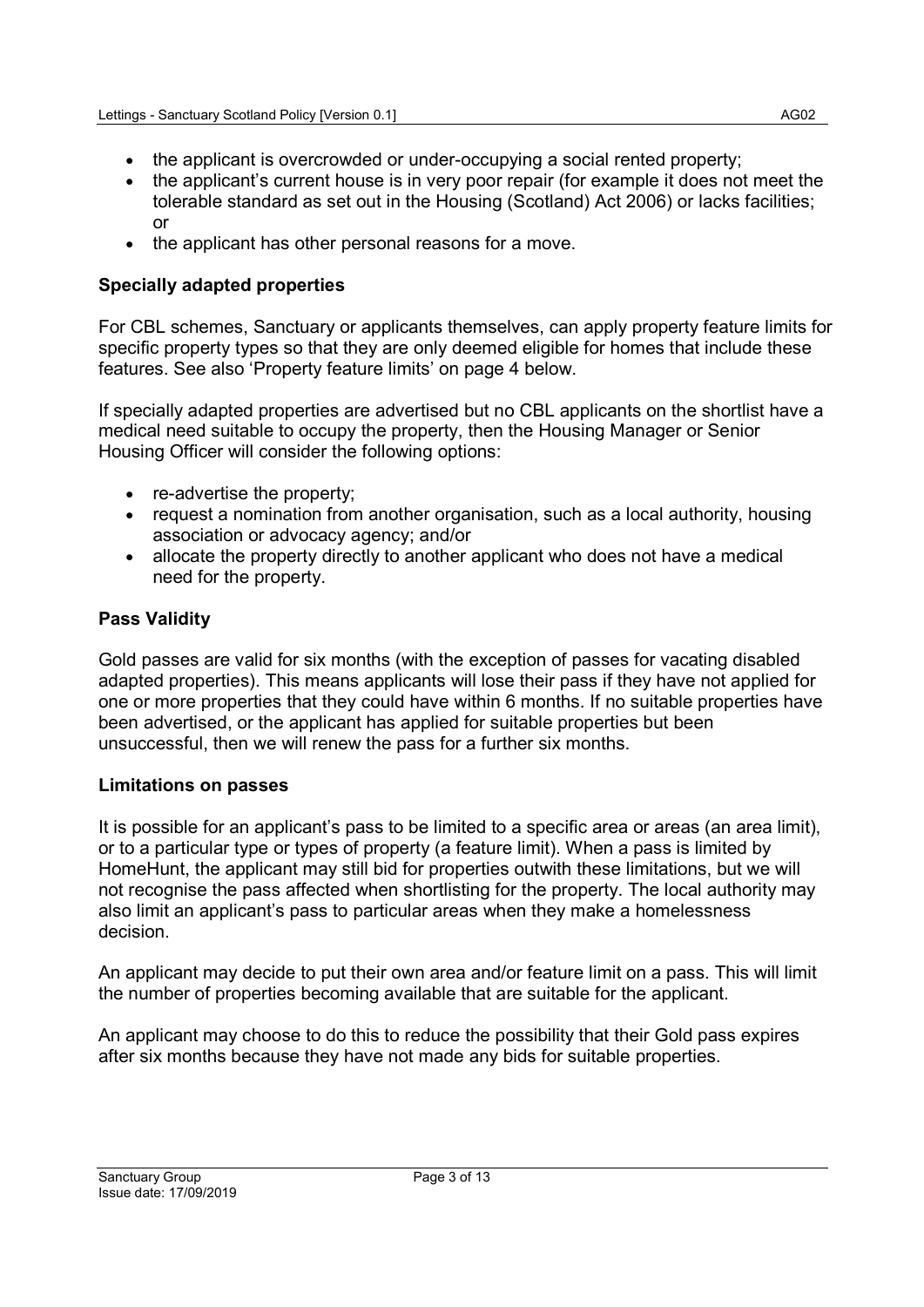#### House sizes

These variations to the Lettings Policy are applied to CBL applicants as agreed with HomeHunt:

Each of the following require one bedroom:

- A single adult
- Two adults who are partners
- Children of different sexes where the eldest has reached age 8
- A young person who has reached the age of 14
- Children of the same sex where there is a 10 year or more age gap
- Where there is an assessed medical reason (GP/Occupational Therapist recommendation letter required)

## Extra rooms

If a CBL applicant needs an extra bedroom for a medical reason, they will not be eligible to apply for properties that are too small to meet their assessed medical need. For all nonmedical need CBL applicants, they will only be permitted to move into a property which gives them an extra bedroom when there are no suitable bids from applicants with a household size that matches the vacant property size.

## Area limits

Area limits can only be applied by HomeHunt, the local authority (LA) and applicants for specific pass types. The table below sets out who may apply an area limit to each type of pass.

| Who can limit passes to specific areas |                  |                    |                        |  |
|----------------------------------------|------------------|--------------------|------------------------|--|
| Pass type                              | <b>Applicant</b> | <b>HomeHunt NE</b> | <b>Local Authority</b> |  |
| <b>Housing Circumstances</b>           |                  |                    |                        |  |
| Medical                                |                  |                    |                        |  |
| Overcrowding/ Under occupation         |                  |                    |                        |  |
| <b>Lacking Facilities</b>              |                  |                    |                        |  |
| <b>Personal Circumstances</b>          |                  |                    |                        |  |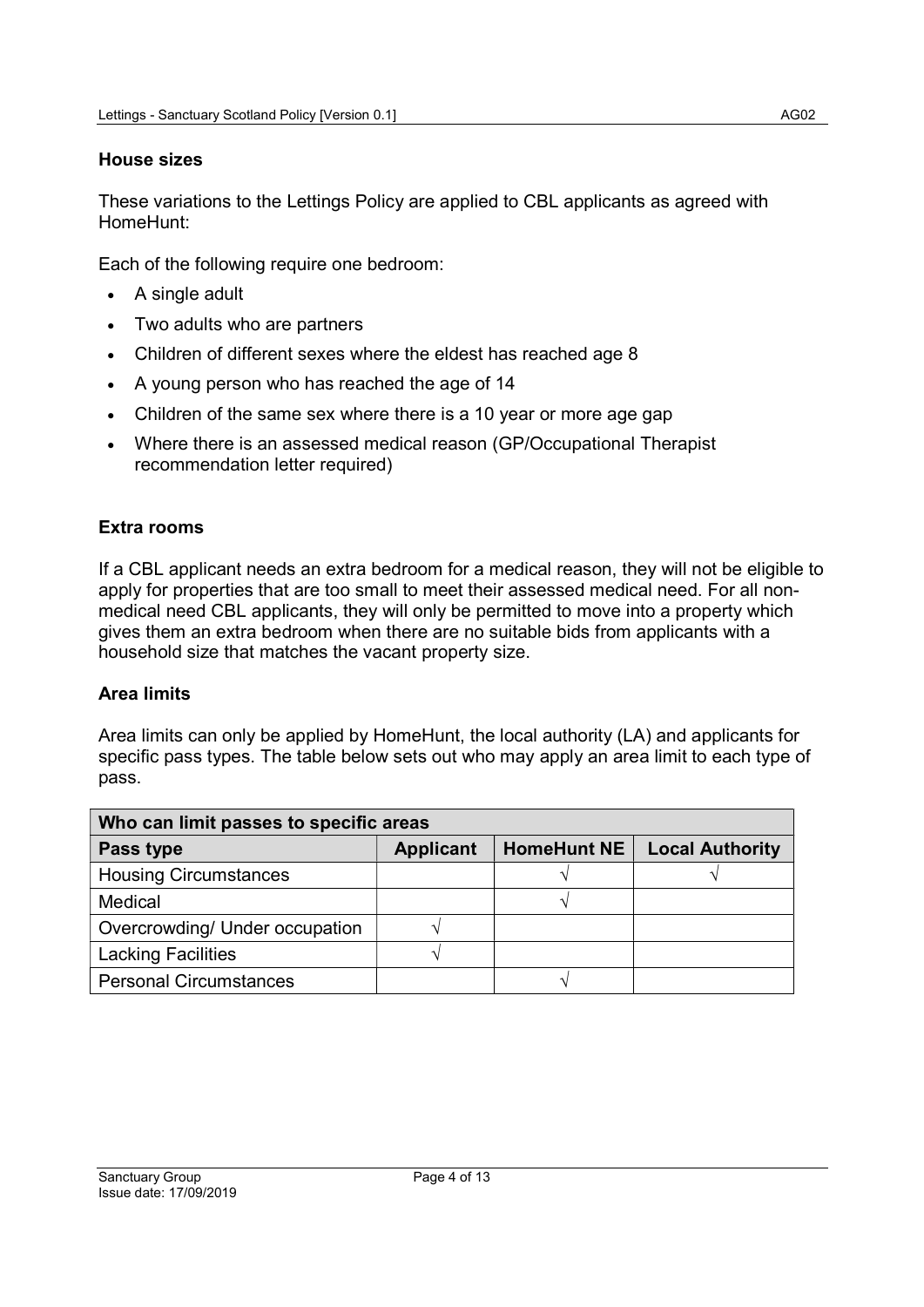# Property feature limits

| We can apply property feature limits for all the features set out in the table below.<br>Applicants can only apply a feature limit to the features shown in the table below.<br>Who can limit passes to property features |  |               |  |  |
|---------------------------------------------------------------------------------------------------------------------------------------------------------------------------------------------------------------------------|--|---------------|--|--|
| <b>HomeHunt NE</b><br><b>Property feature</b><br><b>Applicant</b>                                                                                                                                                         |  |               |  |  |
| House Type (e.g. bungalow, flat, house, etc.)                                                                                                                                                                             |  |               |  |  |
| <b>Ground Floor Accommodation</b>                                                                                                                                                                                         |  |               |  |  |
| <b>Wheelchair Accessible</b>                                                                                                                                                                                              |  | $\mathcal{N}$ |  |  |
| <b>Sheltered Housing</b>                                                                                                                                                                                                  |  |               |  |  |
| <b>Very Sheltered Housing</b>                                                                                                                                                                                             |  |               |  |  |
| <b>Amenity Housing</b>                                                                                                                                                                                                    |  |               |  |  |

## **Suspensions**

In addition to the suspension reasons set out in the Letting Policy, an applicant may be suspended if they are being considered for accommodation with housing support provided by other agencies while their support needs assessment is completed.

Any HomeHunt applicant with a gold award for Homelessness is exempt from the suspension reasons.

#### Change of circumstances

It is the applicants' responsibility to update their application with changes of address and other changes of circumstances on the CBL system.

#### Losing a pass

If a change results in an applicant losing a pass, then HomeHunt will determine the level and date of priority based on other passes which have been awarded. If after losing a pass the applicant holds no pass, then an applicant's date of priority will be their date of registration.

CBL applicants will be encouraged to apply for all relevant passes to ensure they are not disadvantaged if a change of circumstances means that an existing pass is lost. Any new pass approved by the HomeHunt team will have a priority date of the date the pass was approved.

#### New passes

If an applicant changes address a new pass application needs to be made. For any new pass awarded the priority date will normally be the date the HomeHunt team approve the change of pass. The only exception to this is for applicants with Gold award for homelessness; the date of award can be retained as long as they retain their pass.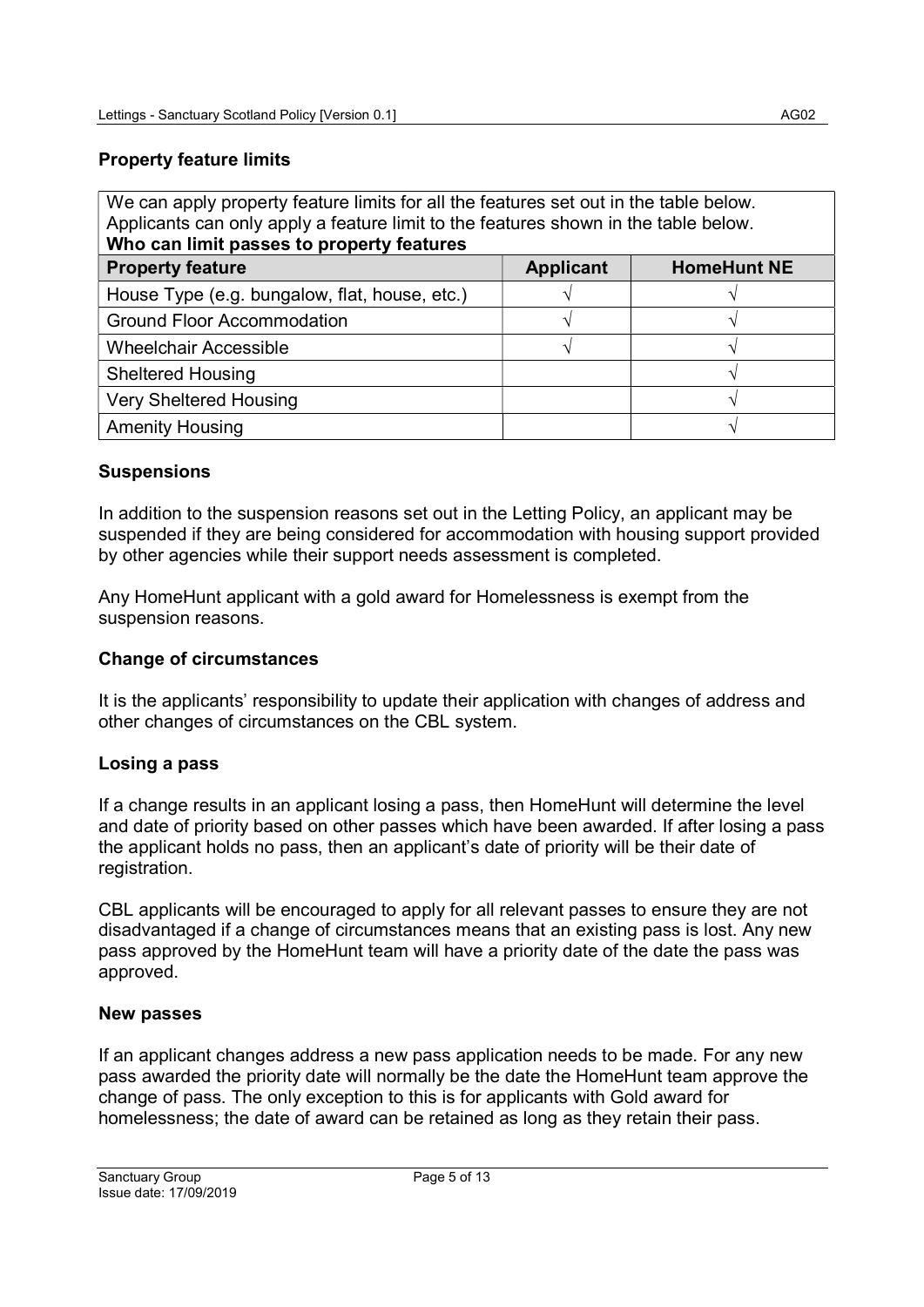#### Change of award within a pass

A change in circumstances may mean an applicant keeps a pass but the level of award (Gold, Silver or Bronze) is changed. Sanctuary will not allow applicants to keep a pass awarded in the Personal Circumstances category when there is a change of circumstances.

When there is a change in circumstances for an applicant which means that the applicant will get a higher priority of award, the applicant's date of priority will be the date the change in circumstances has been approved by the HomeHunt team.

Where there is a change in circumstances for an applicant which means that the applicant remains at their current address but will get a lower priority of award, the applicant will normally get to keep their original date of priority.

If an applicant appears to be unfairly disadvantaged by applying the guidelines set out in this section, the Housing Manager will be asked to review the case.

## Applicant Bids

CBL applicants can bid for multiple properties that they are eligible for (unless a formal offer has already been made) but will only be considered for one property at a time. If the applicant qualifies for more than one offer at the same time, it will be assumed that the property the applicant applied for first is their first choice. Sanctuary will aim to inform the applicant if they have made a successful bid for a property within 5 working days of the bidding closing.

#### Making, receiving, accepting and refusing an offer for housing

In addition, CBL applicants may have other people who are placing bids for them, for example because they lack the skills or confidence to use the technology, or are not able to adopt an appropriate bidding strategy. Where this is the case, special consideration will be given to the applicant's circumstances when deciding if a bid made was reasonable.

Applicants will be given 24 hours from the date of an offer letter to respond either by refusing the offer, or by making an arrangement to view the property. Failure to do so will result in the offer being withdrawn in writing by Sanctuary and recorded as a refusal.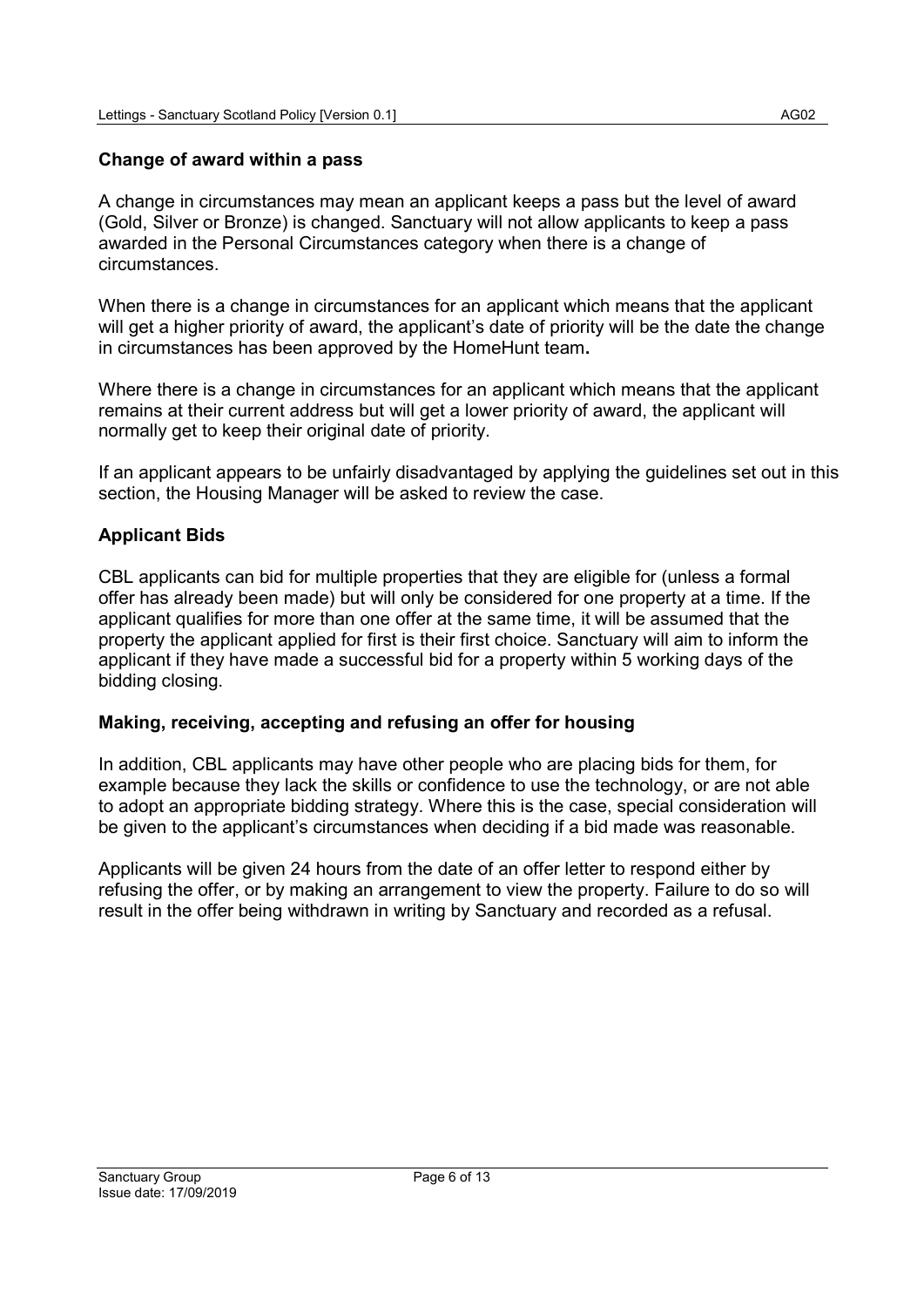## Appendix 1 - Definition of Categories and Priorities Housing Circumstances **Category**

## **Definition**

Housing circumstances categories exist to recognise an applicant's current housing situation and the degree to which they can be considered secure or otherwise.

# Homelessness (Gold Pass)

Applicants who have been assessed by a local authority as unintentionally homeless. People who claim to be 'roofless', 'sleeping rough' or 'no fixed abode' should be encouraged to present themselves as homeless to their local authority, as no Gold priority award will be given without relevant verification.

The Gold Priority Pass will be limited to applicants with a homelessness award from the local authority in which the advertised property is situated.

## Impending Homelessness (Silver Pass)

Where six months' notice or less has been given to vacate current accommodation as defined below:

- In Care
- Lodgings
- Privately rented accommodation
- Bed and Breakfast, Boarding House or Hotel
- Owner Occupation (only where sale necessary)
- Short stay hostel
- Refuge
- Tied Accommodation
- HM Forces with confirmed leaving date

| <b>Priority</b> | <b>Time limit</b> | Area limit applied by *            | <b>Definition</b>             |
|-----------------|-------------------|------------------------------------|-------------------------------|
| Gold            | 6 Months          | • HomeHunt NE<br>• Local authority | <b>Statutorily Homeless</b>   |
| Silver          | <b>None</b>       | • HomeHunt NE<br>• Local authority | <b>Impending Homelessness</b> |

# Lacking Facilities Category

# **Definition**

The Housing (Scotland) Acts 1987 and 2001 defines when accommodation should be considered to meet reasonable standards. This has been used in this category and states that housing is below reasonable standard if it fails to meet the following:

- is structurally stable;
- is substantially free from rising or penetrating damp;
- has satisfactory provision for natural and artificial lighting, for ventilation or heating;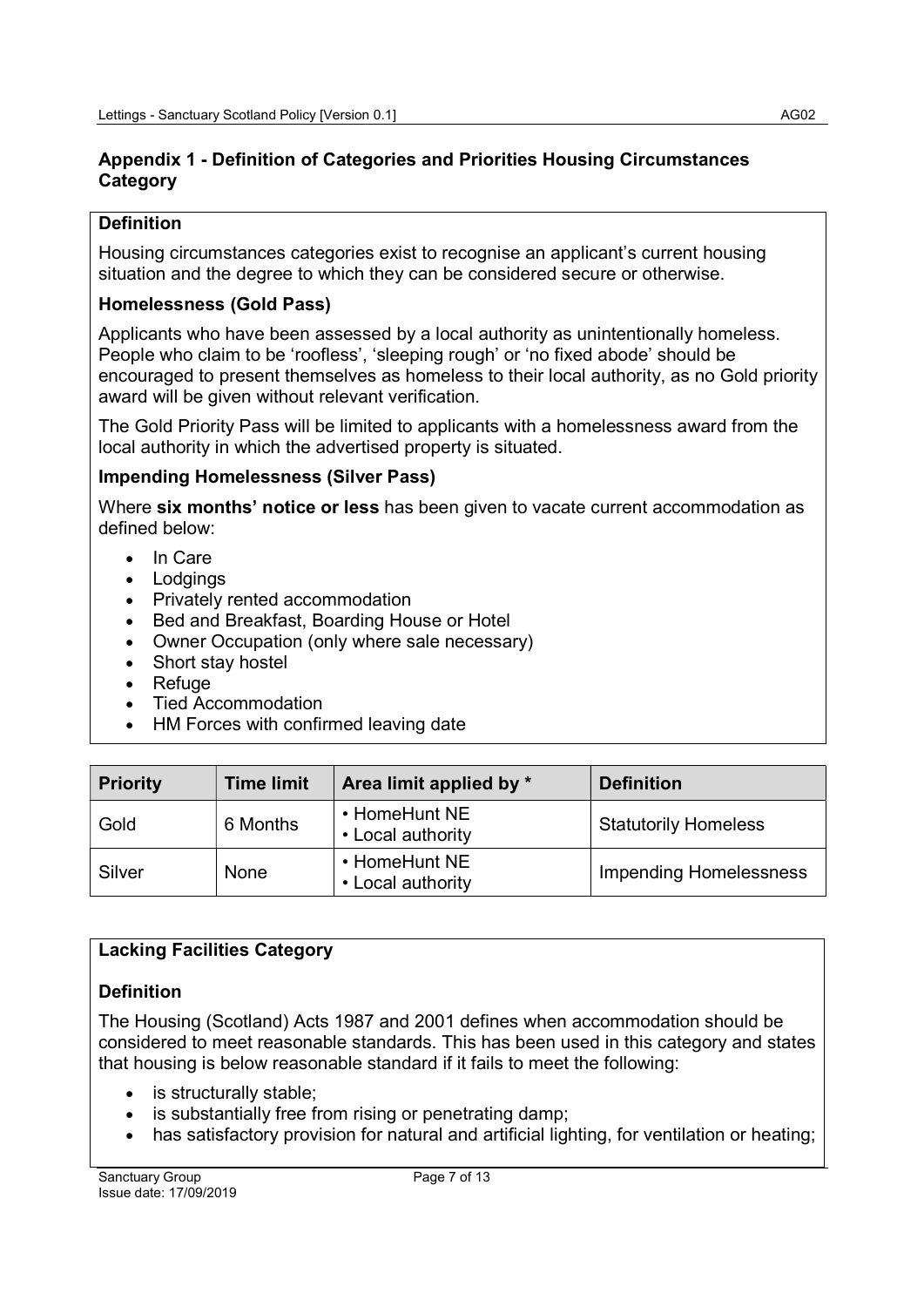- has an adequate piped supply of wholesome water available within the house;
- has a sink provided with a satisfactory supply of both hot and cold water within the house;
- has a water closet available for the exclusive use of the occupants of the house and suitably located within the house;
- has a fixed bath or shower and a wash hand basin for the exclusive use of the occupants of the house, each provided with a satisfactory supply of both hot and cold water and suitably located within the house;
- has an effective system for the drainage and disposal of foul and surface water;
- has satisfactory facilities for the cooking of food for the exclusive use of the occupants within the house; and
- has satisfactory access to all external doors and outbuildings.

| <b>Priority</b> | <b>Time limit</b> | <b>Area limit applied by*</b> | <b>Definition</b>                                        |
|-----------------|-------------------|-------------------------------|----------------------------------------------------------|
| Silver          | <b>None</b>       | None                          | If three or more of the above<br>definitions are not met |
| <b>Bronze</b>   | <b>None</b>       | None                          | If two of the above definitions are<br>not met           |

\* See Limitations on passes section above for information on feature limits

## Overcrowding Category

#### **Definition**

Overcrowding priority will be given where the applicant's current property does not meet the minimum size requirement set out in Section 10. Priority will only be applied when the applicant bids for properties which would solve overcrowding.

| <b>Priority</b> | <b>Time limit</b> | Area limit applied by * | <b>Definition</b>        |
|-----------------|-------------------|-------------------------|--------------------------|
| Gold            | 6 Months          | Applicant               | 3 or more bedrooms short |
| Silver          | None              | Applicant               | 2 bedrooms short         |
| <b>Bronze</b>   | None              | Applicant               | 1 bedroom/bedspace short |

## Under Occupation Category

## **Definition**

This category will be awarded to tenants of Registered Social Landlords only to promote effective asset management and maximise the opportunity for existing tenants to move to smaller accommodation should they wish to do so.

Under-occupation will be calculated in relation to the minimum size requirements set out in Section 10.

| <b>Priority</b>                                                        | <b>Time limit</b> | $\vert$ Area limit applied by $*$ | <b>Definition</b>            |
|------------------------------------------------------------------------|-------------------|-----------------------------------|------------------------------|
| Silver                                                                 | None              | Applicant                         | Two or more bedrooms surplus |
| <b>Bronze</b>                                                          | None              | Applicant                         | One bedroom surplus          |
| * See paragraph I imitations on passes section above on feature limits |                   |                                   |                              |

we on teature limits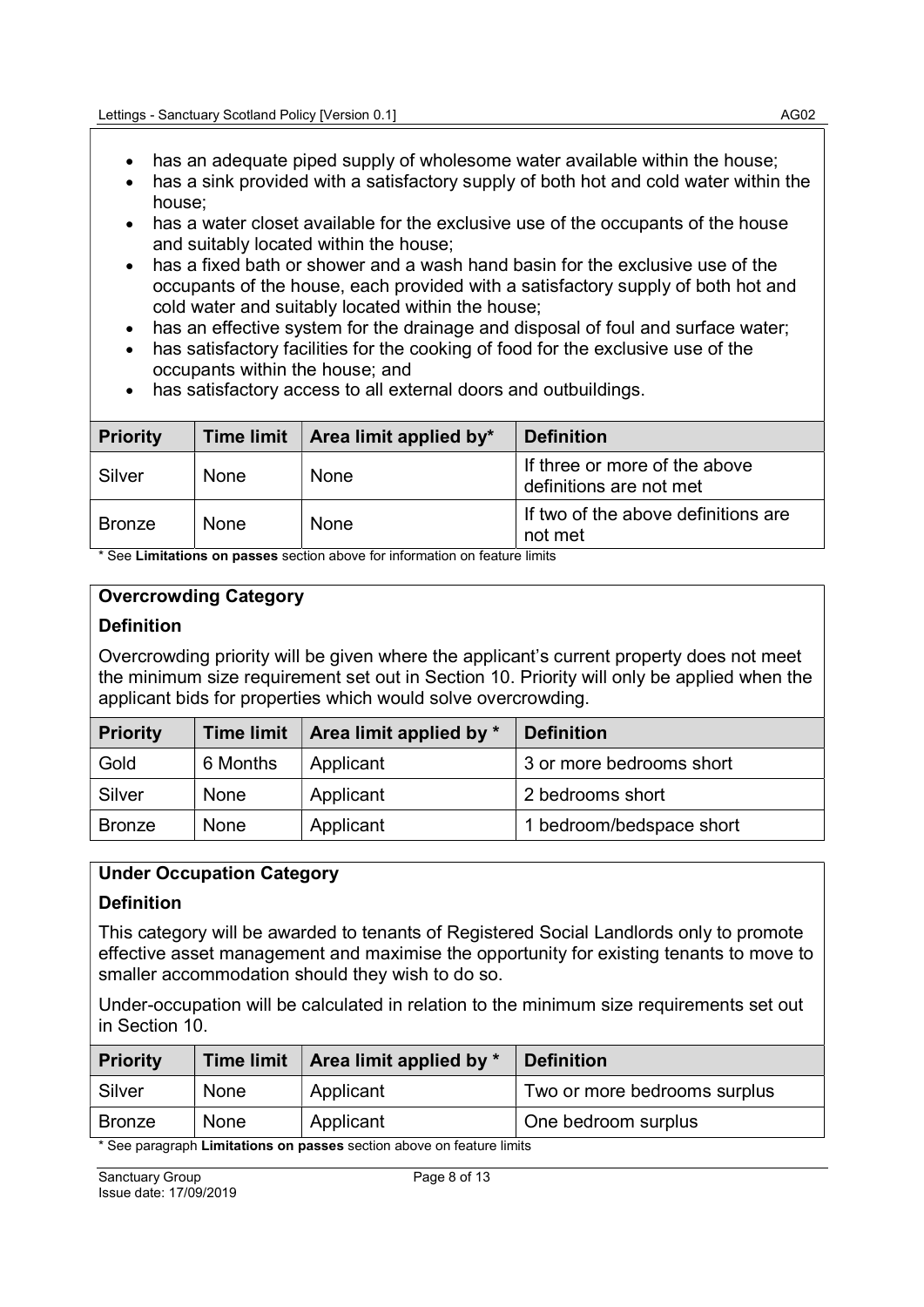# Medical Category

## Definition

Applicants who have a medical condition that they consider to be relevant to their application for housing will be assessed on the severity of the medical condition and the degree to which their housing circumstances affect this. A medical banding will first be awarded and then this will be translated into a CBL banding.

Medical bandings are defined as follows:

| X-medical | Medical condition that requires immediate housing or re-housing         |
|-----------|-------------------------------------------------------------------------|
| Sevwho    | Severe condition that is wholly affected by present circumstances       |
| Modwho    | Moderate condition that is wholly affected by present circumstances     |
| Minwho    | Minor condition that is wholly affected by present circumstances        |
| Sevmod    | Severe condition that is moderately affected by present circumstances   |
| Modmod    | Moderate condition that is moderately affected by present circumstances |
| Minmod    | Minor condition that is moderately affected by present circumstances    |
| Sevmar    | Severe condition that is marginally affected by present circumstances   |
| Modmar    | Moderate condition that is marginally affected by present circumstances |
| Minmar    | Minor condition that is marginally affected by present circumstances    |
| Assnil    | No medical condition or suitably housed for medical condition           |

Where it is considered that a medical condition is only marginally affected by current housing or where there is a nil assessment then no banding will be awarded under this category.

We can request evidence of medical priority or a need for a separate bedroom. Examples of evidence requested may include supporting information from a GP, occupational therapist or other medical professional, or evidence of medical treatment. However, verification from other agencies is not a condition required for an applicant to be given the appropriate priority.

| <b>Priority</b>                                                                          | <b>Time limit</b> | Area limit applied by *      | <b>Definition</b>                            |
|------------------------------------------------------------------------------------------|-------------------|------------------------------|----------------------------------------------|
| Gold                                                                                     | 6 Months          | • HomeHunt NE<br>• Applicant | • X Medical<br>• Sevwho                      |
| Silver                                                                                   | None              | • HomeHunt NE<br>• Applicant | • Modwho<br>• Minwho<br>• Sevmod<br>• Modmod |
| As at 10.5.19, a Bronze pass is to be introduced but details are not confirmed. Refer to |                   |                              |                                              |

HomeHunt for further information

\* See Limitations on passes section above on feature limits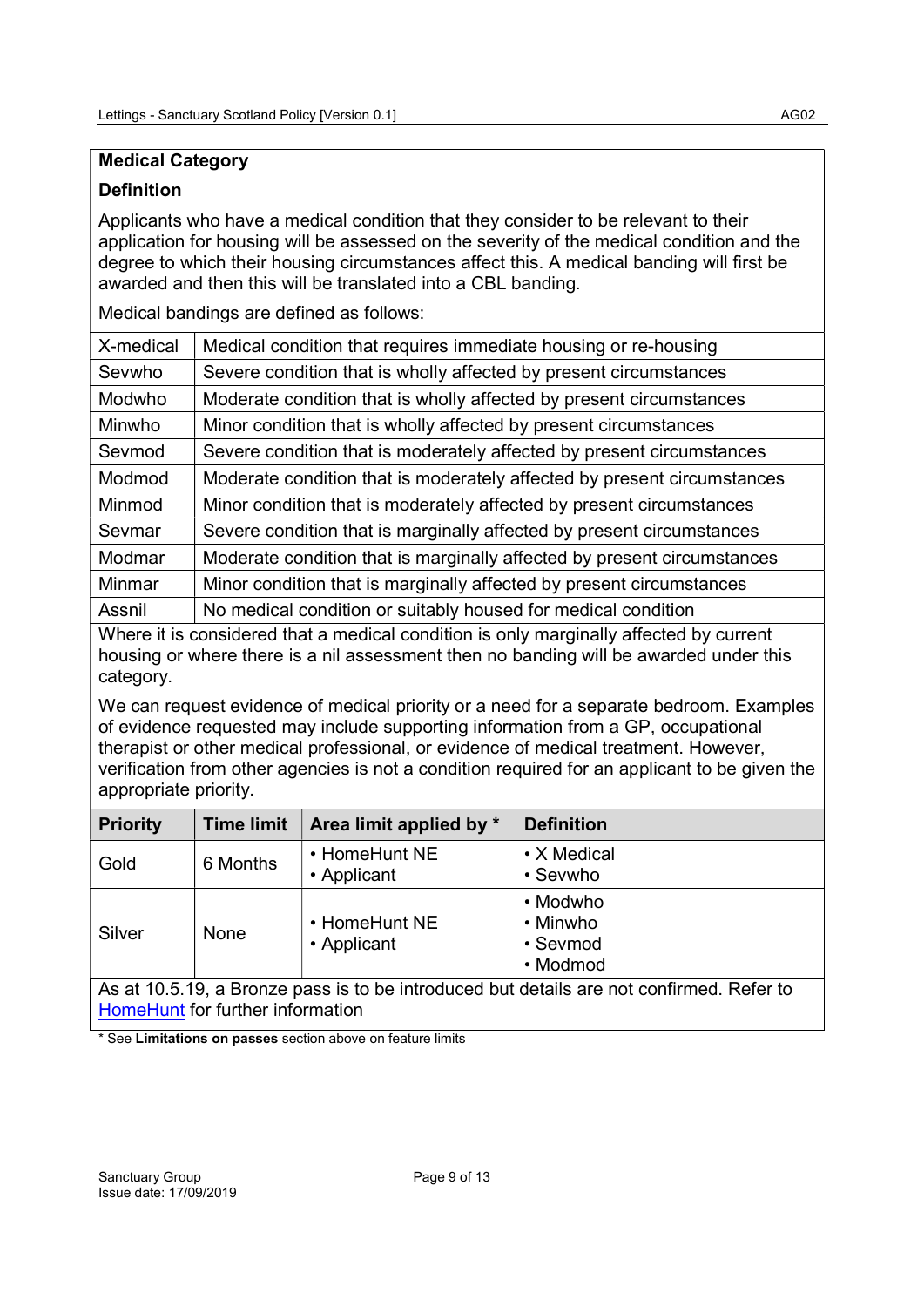# Personal Circumstances Category

## **Definition**

This category recognises personal circumstances that require to be taken into account when assessing an application for housing:

## Vacating Adapted Disabled

This recognises households who are vacating an RSL tenancy that is adapted for disabled use because the adaptations are no longer required. There must be significant, permanent adaptations to secure a Gold Priority, for example where a property is fully suitable for a wheelchair user.

## Harassment or Domestic Abuse

Where a member of the applicant's household needs accommodation due to domestic abuse, or where a member of the applicant's household is suffering serious harassment at their current accommodation and being rehoused will help to alleviate this.

Where the applicant needs accommodation due to domestic abuse, confirmation may be requested with the applicants' consent from relevant agencies such as the Police, Health Professional, Social Work, Women's Aid, etc. However, verification of domestic abuse from other agencies is not a condition required for an applicant to be given priority.

Harassment can take many forms including intimidating, threatening or aggressive behaviour, both verbal and physical, and can involve attacks on property as well as people. Incidents of harassment can include sexual comments or gestures, offensive or racist graffiti, abusive language and behaviour, violence towards people of all ages, damage to homes or possessions and threatening letters or phone calls. Harassment is often premeditated and reoccurring. Confirmation may be requested with the applicants' consent, either from agencies such as the Police, Social Services and Health Organisations or from other witnesses which can include staff. Where appropriate, confirmation can also be provided by the customer's advocates, i.e. local councillors, Members of Parliament, Members of the Scottish Parliament, advice workers and from voluntary organisations. However, verification of harassment from other agencies is not a condition required for an applicant to be given the appropriate priority.

## Financial Hardship

Where a household's monthly rental/mortgage payments exceeds 30 per cent of monthly income.

## Separated Family

Where due to housing circumstances a family has no choice but to live separately.

## General Assistance

This recognises where an applicant requires to live in a particular area to access or to give assistance to a relative or family member. General assistance priority will only apply to areas where moving improves the applicant's ability to provide or receive assistance.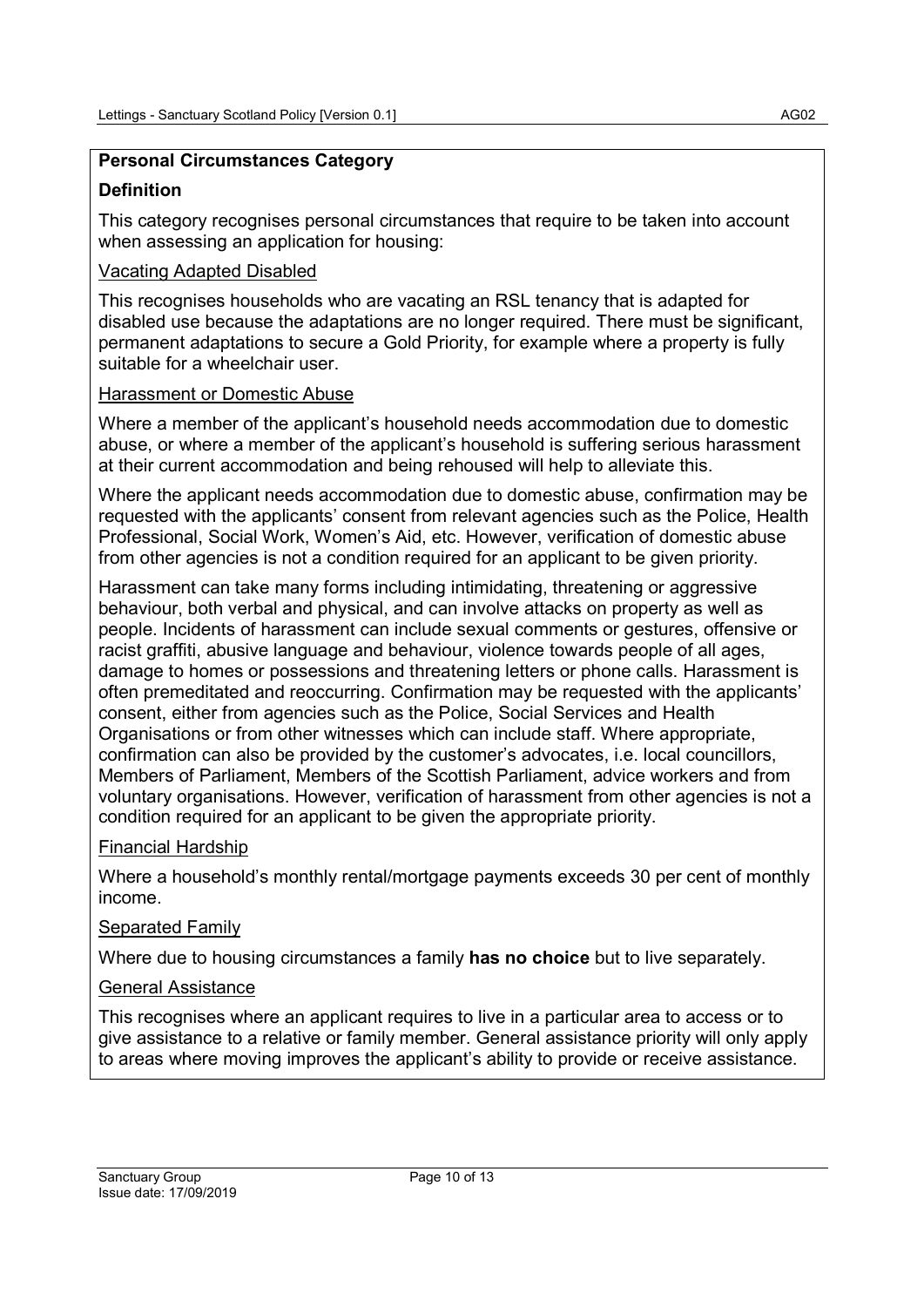| <b>Priority</b> | <b>Time limit</b> | Area limit applied by * | <b>Definition</b>                                                                                                                              |
|-----------------|-------------------|-------------------------|------------------------------------------------------------------------------------------------------------------------------------------------|
| Gold            | <b>None</b>       | HomeHunt NE             | • Vacating Disabled Adapted                                                                                                                    |
| Silver          | None              | HomeHunt NE             | • Harassment or Domestic Abuse<br>• General Assistance<br>• Financial Hardship                                                                 |
| <b>Bronze</b>   | None              | HomeHunt NE             | • Separated Family<br>• Current Neighbour Problems<br>• Travel time to work/education<br>• Isolation from Services<br>• Relationship Breakdown |

\* See Limitations on passes section above on feature limits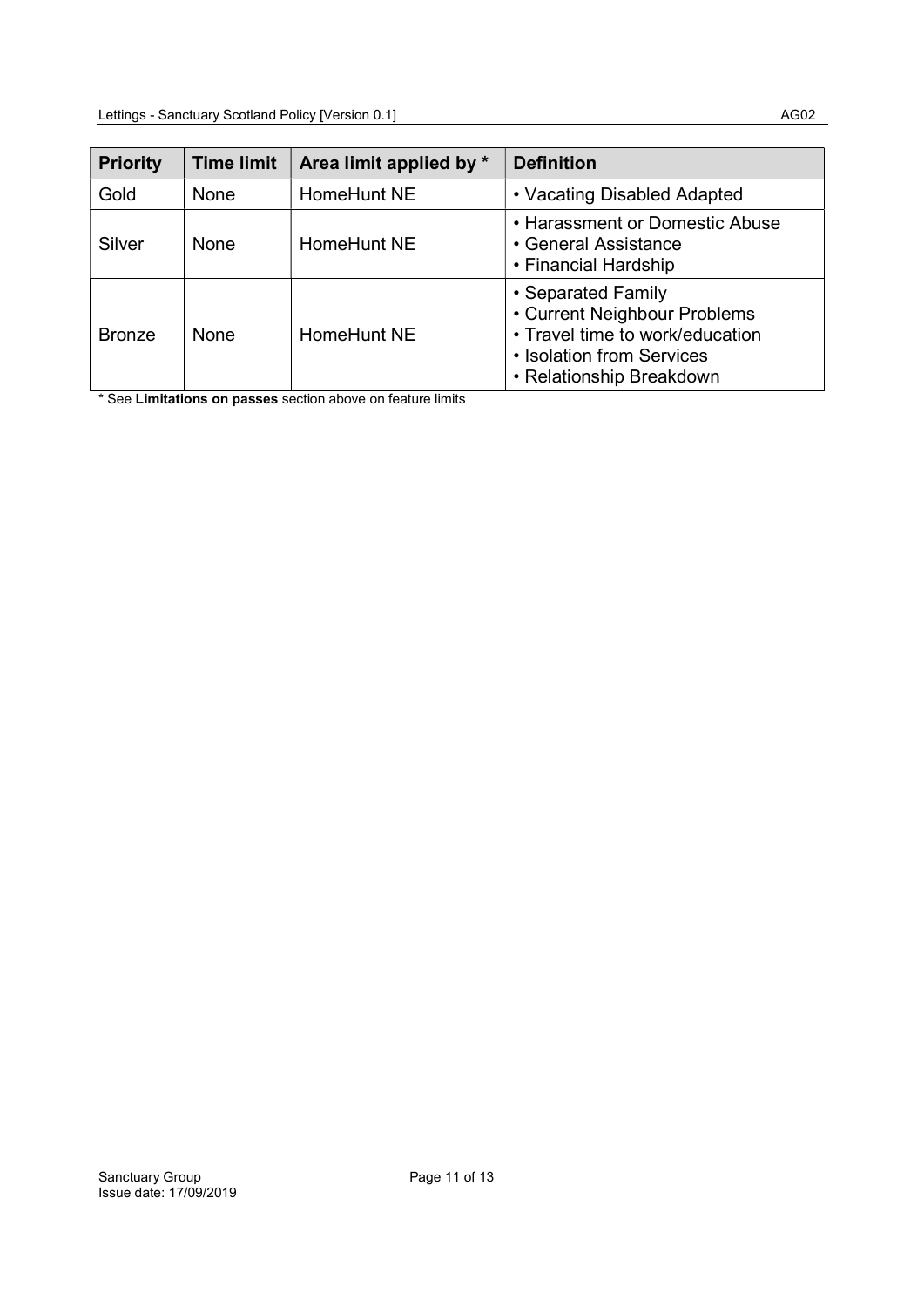## Appendix 2 - Evidence requirements

| <b>Evidence to</b><br>obtain pass<br>Need/<br><b>Circumstance</b> | <b>Evidence at verification stage</b>                                                   | <b>Evidence at allocation stage</b>                                                                                                                                                                                                                                                                                                                                                                             |
|-------------------------------------------------------------------|-----------------------------------------------------------------------------------------|-----------------------------------------------------------------------------------------------------------------------------------------------------------------------------------------------------------------------------------------------------------------------------------------------------------------------------------------------------------------------------------------------------------------|
| Housing<br><b>Circumstances</b><br>pass - Gold                    | Letter from local authority; or<br>$\bullet$<br><b>Confirmation from</b><br>Apply4Homes | Confirmation from local authority                                                                                                                                                                                                                                                                                                                                                                               |
| Housing<br><b>Circumstances</b><br>pass - Silver                  |                                                                                         | Notice to quit; or<br>$\bullet$<br>Local authority temporary lease<br>$\bullet$<br>agreement; or<br>Note of sale from a solicitor                                                                                                                                                                                                                                                                               |
| <b>Lacking Facilities</b><br>pass -<br>Silver/Bronze              |                                                                                         | Established at home visit                                                                                                                                                                                                                                                                                                                                                                                       |
| Overcrowding<br>pass                                              |                                                                                         | Established at home visit                                                                                                                                                                                                                                                                                                                                                                                       |
| Under-occupation<br>pass                                          |                                                                                         | Established at home visit                                                                                                                                                                                                                                                                                                                                                                                       |
| <b>Medical Pass</b>                                               | See Appendix 1                                                                          |                                                                                                                                                                                                                                                                                                                                                                                                                 |
| Extra bedroom<br>for disabled<br>use/medical<br>needs             | See Appendix 1                                                                          | See Appendix 1                                                                                                                                                                                                                                                                                                                                                                                                  |
| Vacating<br><b>Disabled Adapted</b>                               |                                                                                         | Established at home visit                                                                                                                                                                                                                                                                                                                                                                                       |
| Harassment or<br><b>Domestic Abuse</b>                            |                                                                                         | See Appendix 1                                                                                                                                                                                                                                                                                                                                                                                                  |
| General<br>Assistance<br>Financial<br>Hardship                    |                                                                                         | Assessment by Housing Officer<br>All evidence relating to household<br>$\bullet$<br>income; for example<br>Wage slip<br>$\bullet$<br><b>Bank statement</b><br>$\bullet$<br>Benefit entitlement letter Tax credit<br>$\bullet$<br>entitlement letter<br>Maintenance entitlement and<br>$\bullet$<br>At least one of the following:<br>$\bullet$<br>Tenancy agreement<br>$\bullet$<br>Rent statement<br>$\bullet$ |
| <b>Separated Family</b>                                           |                                                                                         | Mortgage agreement<br>$\bullet$<br>Mortgage statement<br>$\bullet$<br>Established at pre-allocation visit                                                                                                                                                                                                                                                                                                       |